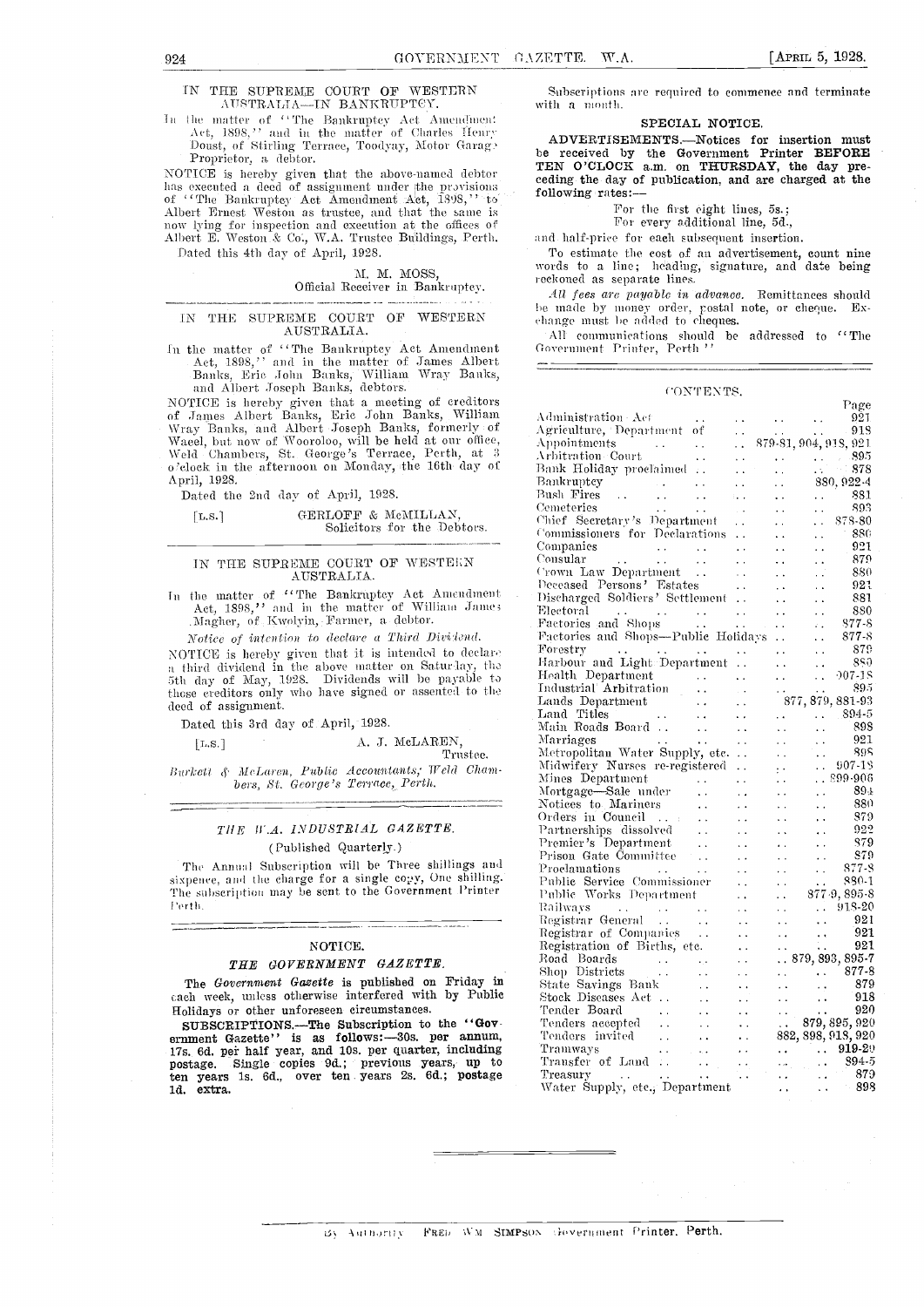

# Government Gazette

## PERTH, THURSDAY, 5 APRIL 1928 No. 16

© STATE OF WESTERN AUSTRALIA

### **CONTENTS**

Administration Act Agriculture, Department of Appointments Arbitration Court Bank Holiday proclaimed Bankruptcy Bush Fires Cemeteries Chief Secretary's Department Commissioners for Declarations Companies Consular Crown Law Department Deceased Persons' Estates Discharged Soldiers' Settlement Electoral Factories and Shops Factories and Shops—Public Holidays Forestry Harbour and Light Department Health Department Industrial Arbitration Lands Department Land Titles Main Roads Board Marriages Metropolitan Water Supply, etc. Midwifery Nurses re-registered Mines Department Mortgage—Sale under Notices to Mariners Orders in Council Partnerships dissolved Premier's Department Prison Gate Committee Proclamations Public Service Commissioner Public Works Department Railways Registrar General Registrar of Companies